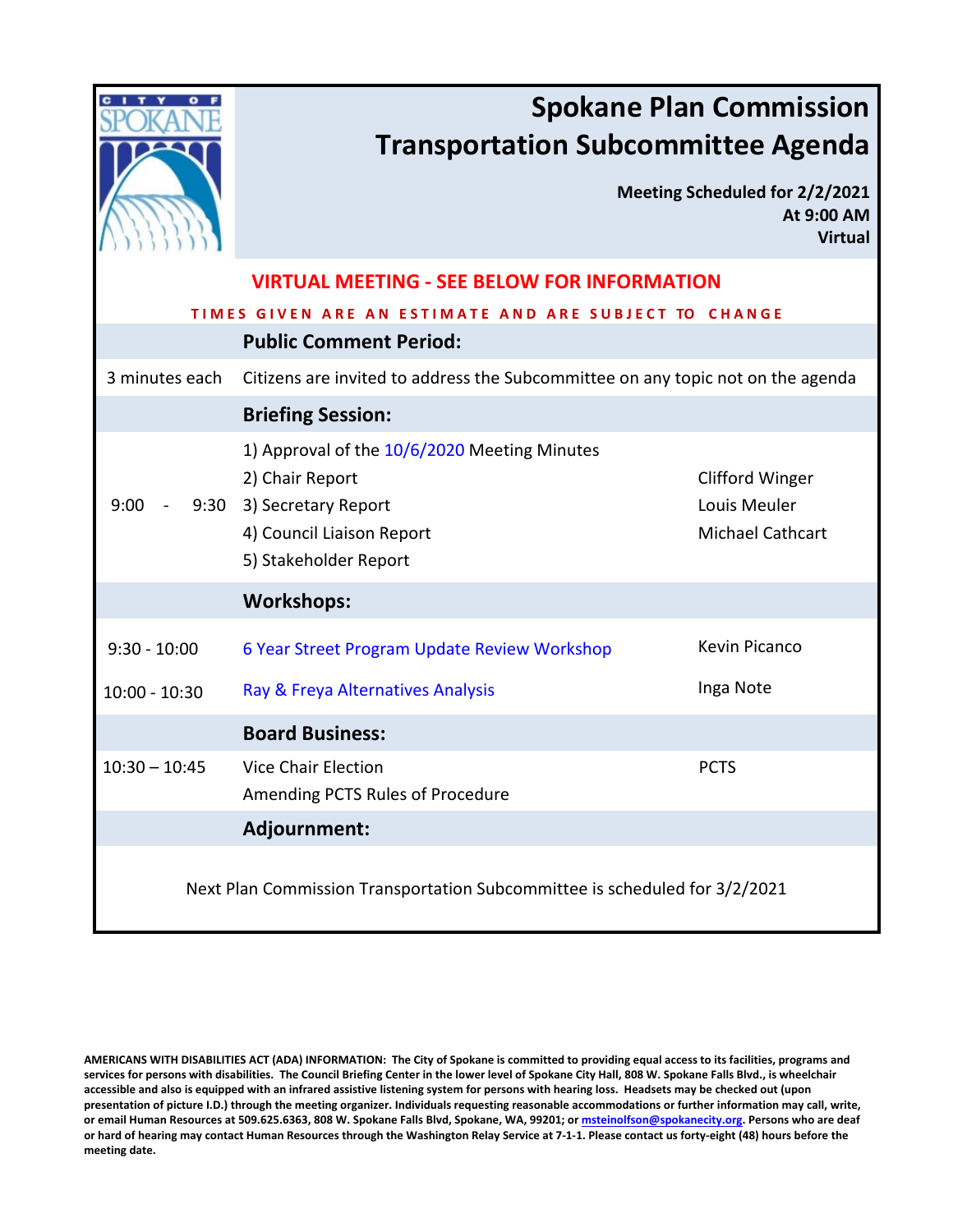**In order to comply with public health measures and Governor Inslee's** *Stay Home, Stay Safe* **order, the PCTS meeting will be held on-line.**

**Members of the general public are encouraged to join the on-line meeting using the following information:**

**To participate via video follow the link on your computer** (click on "Join meeting")

# **Join [meeting](https://spokanecity.webex.com/spokanecity/j.php?MTID=mbea7eb08002004b096db0fdb539d3e75)**

Meeting number: 146 852 8754 Password: PCTS

**To participate by phone**

| Call:  | +1-408-418-9388 United States Toll                                      |
|--------|-------------------------------------------------------------------------|
| Enter: | 146 852 8754 followed by # when prompted for a meeting number or access |
|        | code. Enter # when prompted for an attendee ID                          |

#### **Join by video system**

Dial 1468528754@spokanecity.webex.com You can also dial 173.243.2.68 and enter your meeting number.

**Please note that public comments will be taken during the meeting, but the public is encouraged to continue to submit their comments or questions in writing to:** 

**Louis Meuler** at [plancommission@spokanecity.org](mailto:plancommission@spokanecity.org)

The audio proceedings of the PCTS meeting will be recorded, with digital copies made available upon request.

**AMERICANS WITH DISABILITIES ACT (ADA) INFORMATION: The City of Spokane is committed to providing equal access to its facilities, programs and services for persons with disabilities. The Council Briefing Center in the lower level of Spokane City Hall, 808 W. Spokane Falls Blvd., is wheelchair accessible and also is equipped with an infrared assistive listening system for persons with hearing loss. Headsets may be checked out (upon presentation of picture I.D.) through the meeting organizer. Individuals requesting reasonable accommodations or further information may call, write, or email Human Resources at 509.625.6363, 808 W. Spokane Falls Blvd, Spokane, WA, 99201; o[r msteinolfson@spokanecity.org.](mailto:msteinolfson@spokanecity.org) Persons who are deaf or hard of hearing may contact Human Resources through the Washington Relay Service at 7-1-1. Please contact us forty-eight (48) hours before the meeting date.**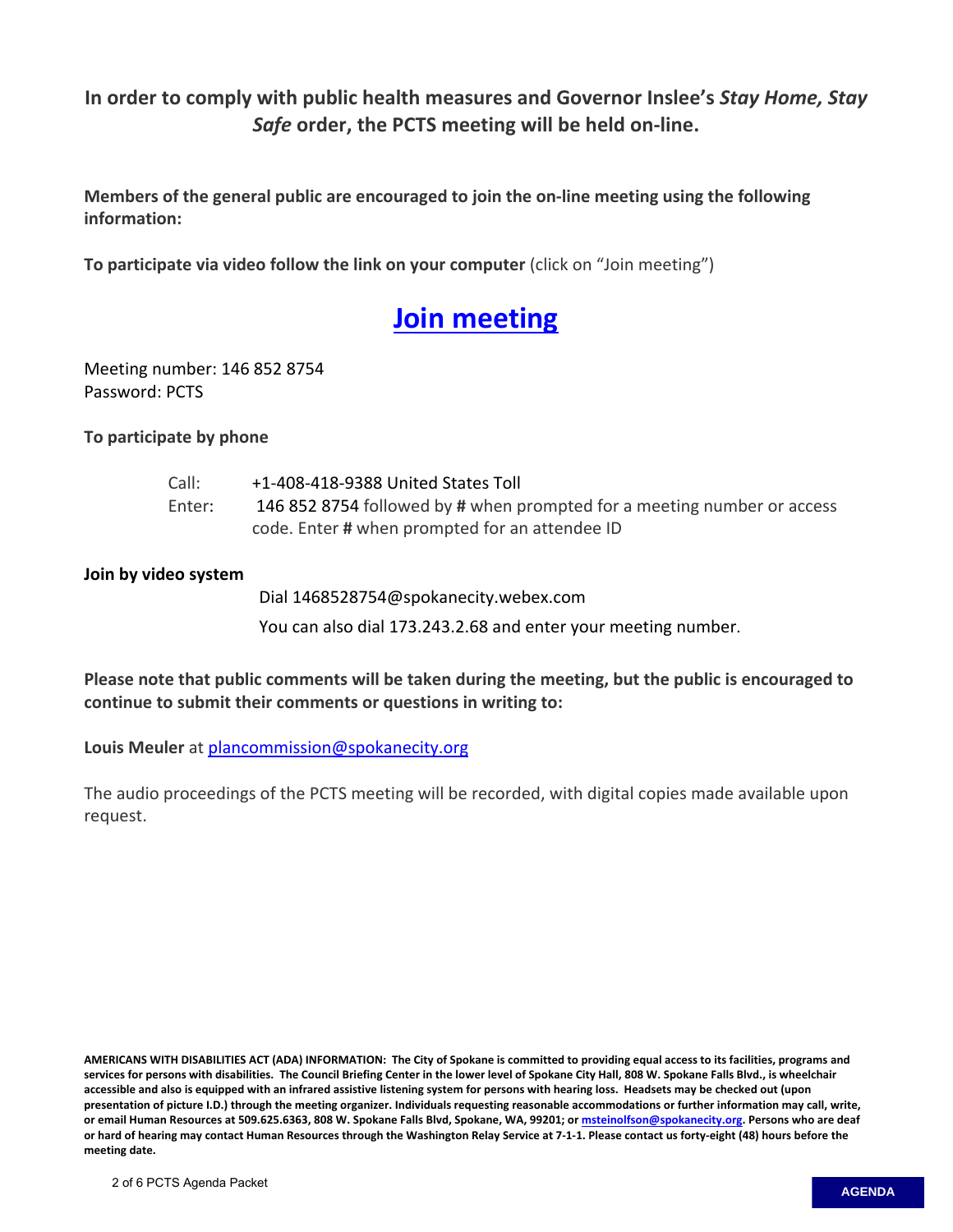# <span id="page-2-0"></span>**Spokane PC Transportation Sub-Committee – Draft Minutes**

#### **October 6, 2020**

City Council Briefing Center

Meeting Minutes: Meeting called to order at 9:00 AM by John Dietzman

#### **Attendance:**

- Subcommittee Members Present: Charles Hansen, Paul Kropp, Raychel Callary, Eve McMenamy, Mike Tresidder, Rhonda Young, Kitty Klitzke, John Dietzman (Chair), CM Michael Cathcart, Amber Lenhart, Mary Winkes, Thomas Sanderson, Clifford Winger
- Subcommittee Members Not Present: Charlene Kay, Todd Beyreuther, John Vansant
- *Quorum Present: yes*
- Staff Members Present: Louis Meuler, Jackie Churchill, Nathan Anunson

#### **Public Comment:**

none

#### **Briefing Session:**

Minutes from the August 11, 2020 meeting approved. The three new PCTS members abstained from voting.

- **Chair Report John Dietzman**
	- Mr. Dietzman reported that he put forth a proposal to reconstitute the Citizen Transportation Advisory Board (CTAB) with a new charter to expand the Board's advisory capacity to include reviewing arterial street maintenance projects.
- **Secretary Report Louis Meuler-** 
	- Mr. Meuler reported that Mr. Dietzman' s term as Chairman of the PCTS and as Plan Commissioner will end this December. A new chair and lieutenant chair will be assigned by the Plan Commission.
	- Mr. Meuler introduced three new members on the PCTS: Mary Winkes, Community Assembly Liaison to the Plan Commission, Thomas Sanderson, Plan Commissioner, and Clifford Winger, Plan Commissioner.
	- Mr. Meuler is also facilitating the search for representatives from CTAB and GSI.
- **Council Liaison Report Michael Cathcart**
	- CM Cathcart introduced Shauna Harshman who is working for City Council as a transportationneighborhood policy advisor. He also reported that the City Council will be focusing on budget items for the next couple months.
	- Shauna Harshman introduced herself to the Plan Commission Transportation Subcommittee.
- **Stakeholders Report** 
	- Kitty Klitzke, Futurewise Ms. Klitzke reported that Futurewise has proposed a suite of bills called "Washington Can't Wait" that will address climate change and housing and transportation. The bills on are the Futurewise website.
	- Paul Kropp, Neighborhood Alliance Mr. Kropp brought to the attention of the PCTS the Spokane Regional Transportation Council's objective to renew its long range plan.
	- Rachel Callary, Lilac Services for the Blind Ms. Callary brought to the attention of the PCTS the discussion about bike lanes, and possibility that they will be added on Boone.
	- Amber Lenhart, Spokane Regional Health District (SRHD) Ms. Lenhart reported that the WALK, BIKE, BUS program is expanding and the Walking Bus program will be starting up again and will incorporate safe social distancing practices.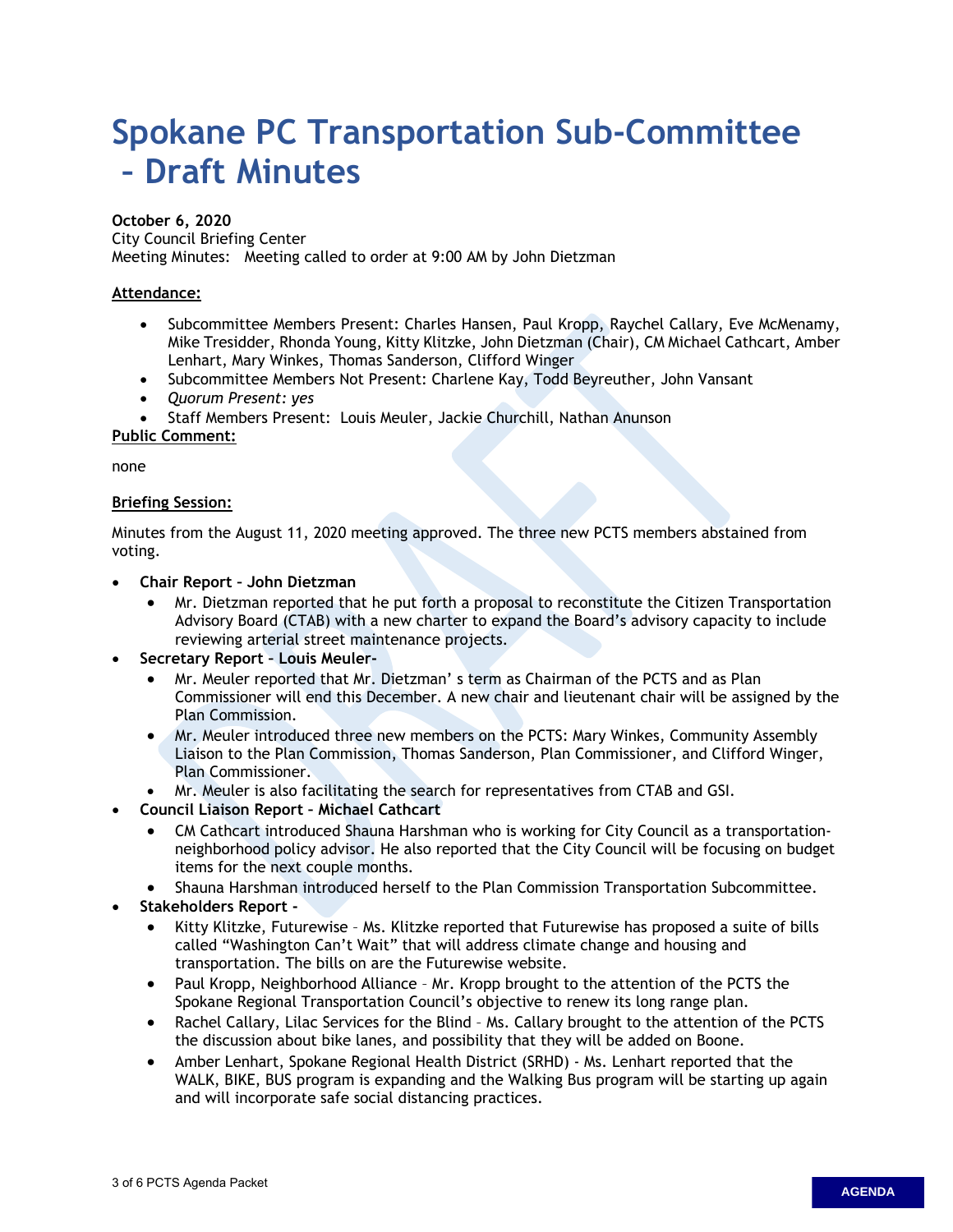- Mike Tresidder, Spokane Transit Authority (STA) Mr. Tresidder reported that the City Line construction is underway. The STA will release a couple surveys; one that addresses change in the timeline on the City Line and another about service changes that will occur in May 2022. The bus routes will change to be more efficient and to connect to the City Line.
- Rhonda Young, Bicycle Advisory Board (BAB) Ms. Young reported that BAB held a workshop that looked at the Downtown Master plan and bicycle connectivity there. They have also been discussing bicycle detours in construction zones and how to make them better. Ms. Young added that on October 1st, Washington became the 5th state to adopt the safety stop, which legally allows bicyclists to treat stop signs as yield signs.
- Thomas Sanderson and Clifford Winger, Plan Commission (PC) Thomas Sanderson and Clifford Winger introduced themselves as new PCTS members from the Plan Commission.
- Mary Winkes, Plan Commission/Community Assembly Liaison Ms. Winkes reported that she will communicate with the Community Assembly in order to add Mr. Dietzman' s CTAB proposal to the CA agenda.
- Charles Hansen, Whitman Neighborhood Council, PeTT Committee Mr. Hansen reported that ADA ramps have been installed in Whitman Neighborhood.
- Eve McMenamy Spokane Regional Transportation Council (SRTC) Ms. McMenamy reported that SRTC is looking at their long term planning and how they might fund future plans. SRTC is also working on the US 195 corridor project in partnership with the City of Spokane.

#### **Workshops/Presentations:**

#### **1. SRTC Division Street Study**

- Presentation provided by Jason Lien and Mike Tresidder
- Questions asked and answered
- Discussion ensued

#### **2. Fish Lake Trail Connection Study**

- Presentation provided by Nathan Anunson
- Questions asked and answered
- Discussion ensued

#### **Meeting Adjourned at 10:37 AM**

Next Plan Commission Meeting scheduled for Tuesday, December 1, 2020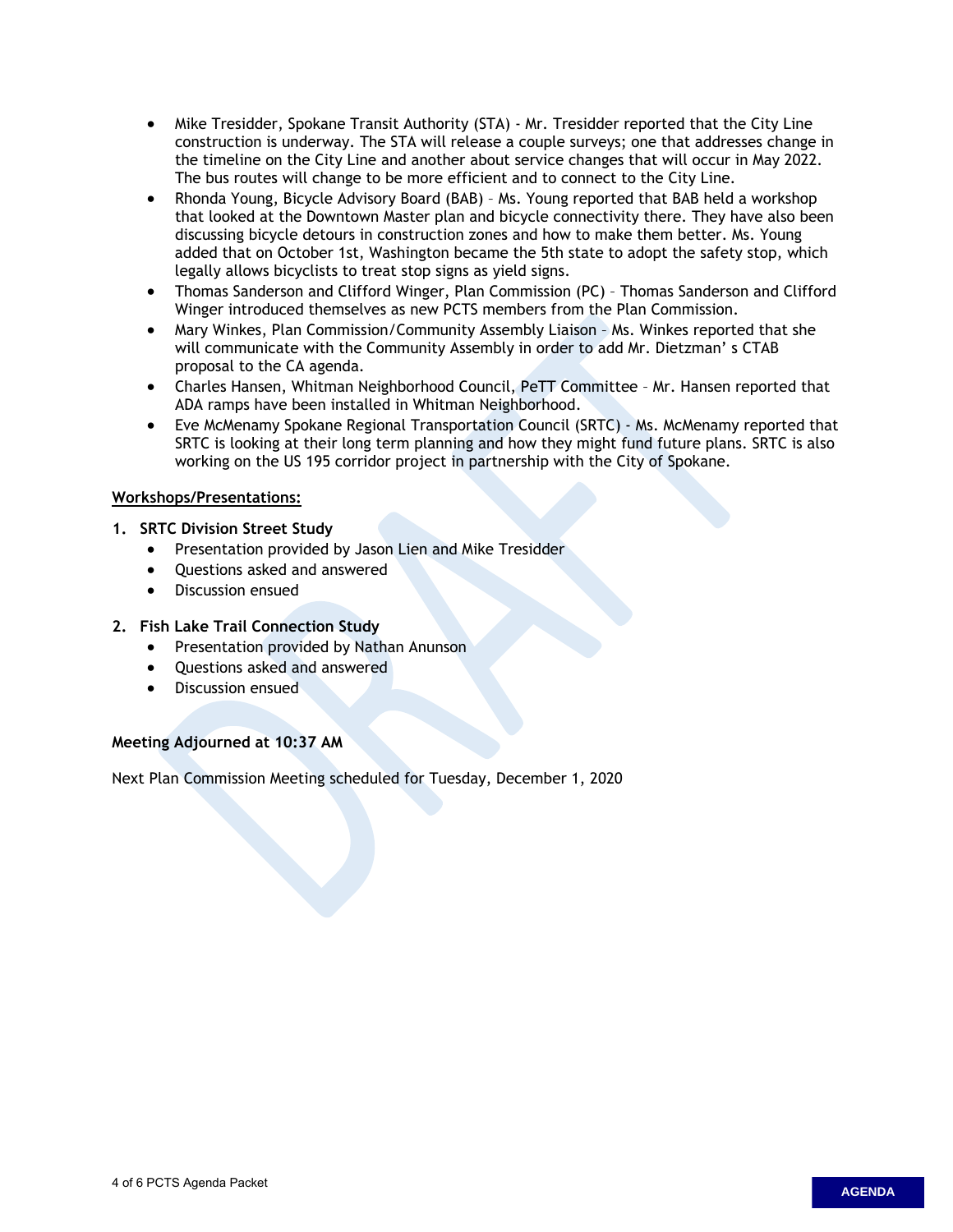# <span id="page-4-0"></span>BRIEFING PAPER Plan Commission Transportation Subcommittee Integrated Capital Management February 2, 2021

## Subject

2022 - 2027 Six-year Comprehensive Street Program – Kick-off 2021 Update

## **Background**

The Six-Year Comprehensive Street Program lists projects scheduled for design and construction, and which have received dedicated funding. The Transportation Subcommittee has worked closely with City staff in the past to bring together a prioritization matrix for arterial streets. This scoring matrix has been applied to all arterial streets that have not recently been reconstructed through the bond or other grant programs and have met pavement reconstruction criteria.

Generally, the next step is to reference the prioritized list of projects and select projects to fill the "out years" of the program (2026-2027). Another aspect of programming projects is to assure financial constraint and a schedule facilitating constructability. Over the past several years, costs for labor and materials have increased, so projects within the program are expected to cost more than originally anticipated. Grant funding availability impacts the ability to deliver projects. The City is also coordinating schedules with STA where projects overlap with the Central City Line.

The selection of new projects will depend upon the program budget and availability of funding. Adding new projects may require delaying projects currently in the program.

## Impact

Programming of projects prioritizes efforts to seek State and Federal grants to supplement arterial street funds. Balancing the program for budget adjustments is another important step in this process.

# Action

None. Discuss program schedule, present preliminary budget reconciliation and potential project changes.